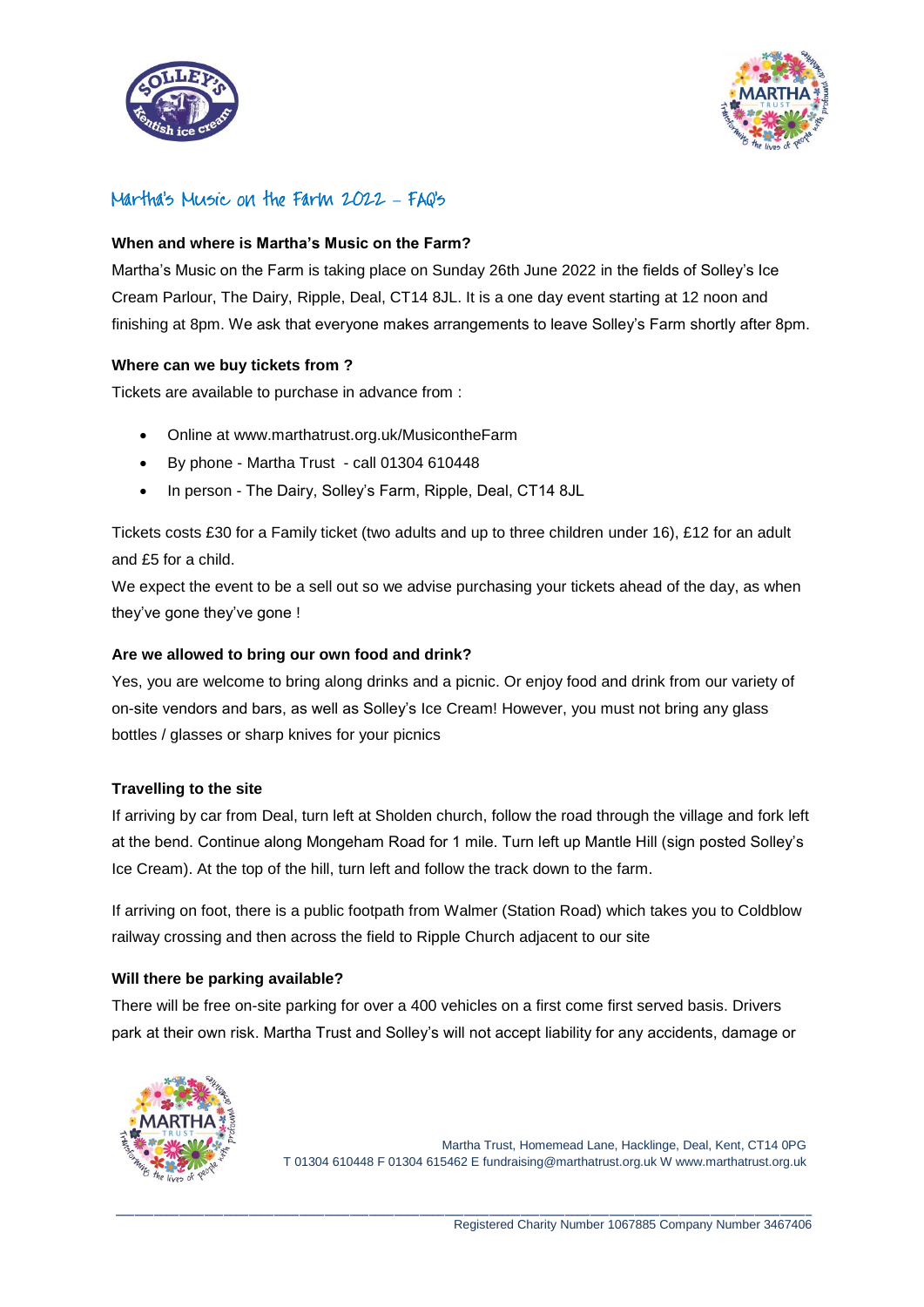



loss incurred.

Please be considerate of the residents of the village and ensure you use the on site parking provided and do not park on the roads in the village. This will also ensure access in the surrounding roads is kept clear for emergency vehicles.

There will be disabled parking available but this is on a first come first served basis and when the disabled parking area is full you will need to park in the main parking area.

# **Can I leave my car in the car park overnight?**

No, it is a working farm and your vehicle may hinder the farm's day to day work..

# **Are we allowed to bring camping chairs and tables?**

You are welcome to bring along camping chairs and picnic blankets for the day but we don't allow picnic tables or gazebos unless you have booked in advance one of our special gazebo plots.

## **What facilities are there for those with disabilities ?**

There will be a section for disabled parking near the main entrance, these will be first come first served. Anyone in a wheelchair will need to be dropped off at the accessibility entrance which will be signposted or ask one of our traffic stewards to direct you if you are unsure.

The site will be accessible for wheelchairs - at the side of the stage there will be some boarding to make a walkway laid down on the grass for wheelchairs to go onto. But please bear in mind it is a farm so some areas will have undulating terrain.

There will be a disabled toilet available and Mobiloo will be onsite - a special disability changing facility

# **Can I bring my dog ?**

Unfortunately no pets including dogs will be allowed at the event.

# **Staying Safe**

For the safety and comfort of all our guests BBQ's, ball games, frisbees, pets including dogs or fires are not allowed. And guests under the age of 18 must be accompanied by a responsible adult. ID may be required.

Anyone found to have balls or frisbees will be asked to hand them in to the Martha tent and will be able to collect when they come to leave.

Parents are advised that children remain the responsibility of their carers at all times even when in the children's area, please do not leave them unattended at any time and to be aware that it is a working

\_\_\_\_\_\_\_\_\_\_\_\_\_\_\_\_\_\_\_\_\_\_\_\_\_\_\_\_\_\_\_\_\_\_\_\_\_\_\_\_\_\_\_\_\_\_\_\_\_\_\_\_\_\_\_\_\_\_\_\_\_\_\_\_\_\_\_\_\_\_\_\_\_\_\_\_\_\_\_\_\_\_\_\_\_\_\_\_\_\_\_\_\_\_\_\_\_\_\_\_\_\_\_\_\_\_\_\_\_\_

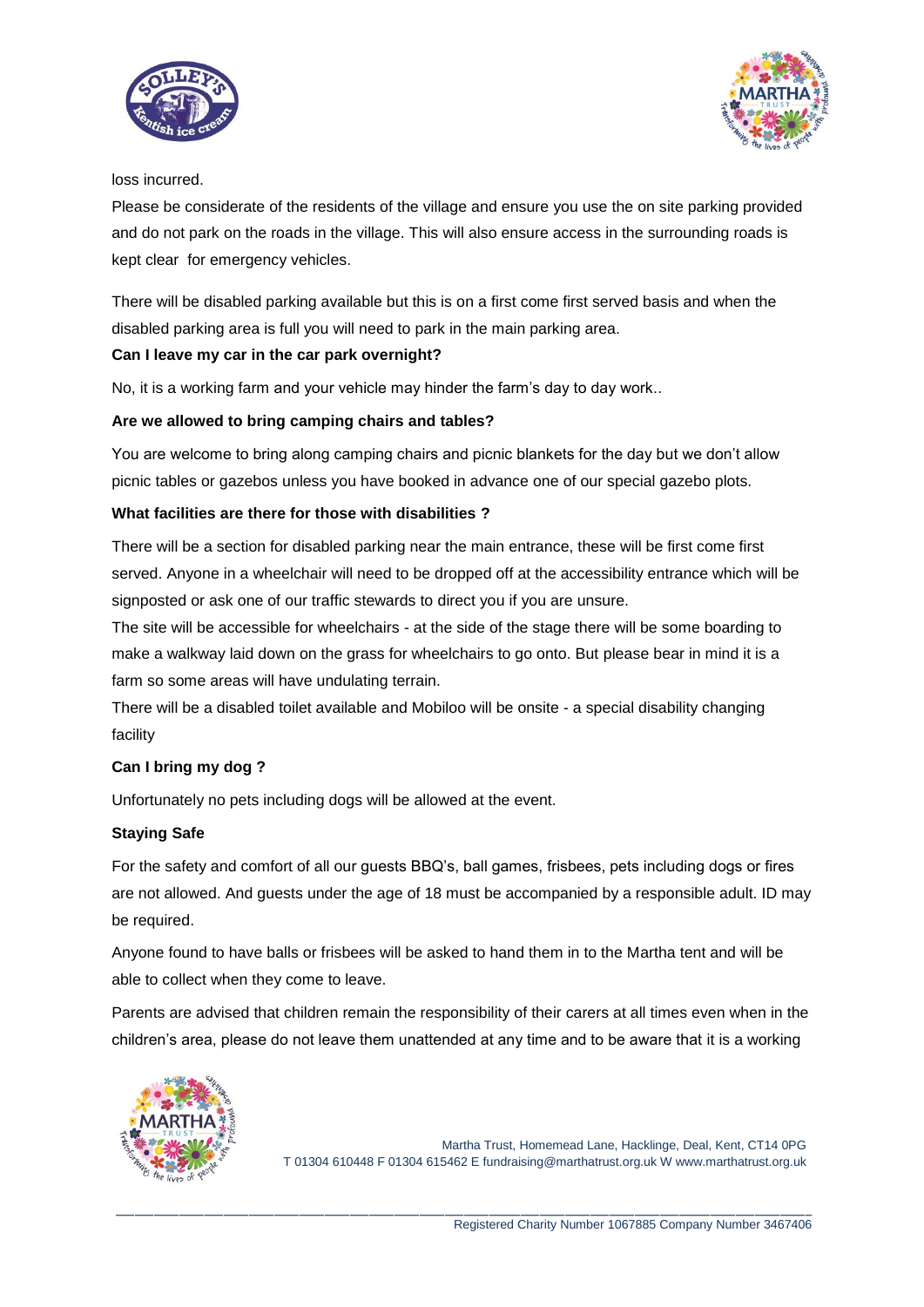



farm. We suggest parents write their mobile phone number on the inside of their children's wristbands just in case you become separated. There will be plenty of activities to keep the children entertained!

Pushchairs also remain your responsibility at all times.

Smoking is permitted in the designated smoking area only, this is situated near the toilets. Smoking is not allowed on the event field or anywhere else on the site. Please use the buckets provided in the smoking area for your cigarette stubs.

Illegal Substances: Anyone found using illegal substances will be ejected from the event site immediately with no refund given and reported to the police.

Alcohol: Please be mindful that this is a community children friendly event and that anyone seen to be excessively intoxicated will not be able to purchase more alcohol from our vendors and you may be asked to leave the event.

Please note the area housing the caravans and planes is out of bounds.

#### **Arrangements for Gazebo Plots**

All gazebo plots will be allocated in advance and are non transferable. Plot sizes allow for a maximum 3m x 3m gazebo only and you are required to supply your own gazebo. You are also welcome to bring a small table for use in your gazebo.

**Setting up** - If you have booked a gazebo plot you will be allowed onsite earlier in the morning to set up, if you wish. You can gain entry anytime between 9am – 11am on the morning of Sunday 27th June to drop off and set up your gazebo plot, please bring along your letter of confirmation as proof of booking. We do ask that you leave the site by 11.15am if you choose to set up early. Alternatively we will be allowing access to the site for our gazebo plot ticket holders at the slightly earlier time of 11.30, so you can come along and set up and stay for the day if you'd prefer. Don't forget to bring tent pegs and guy ropes to ensure your gazebo is secured safely.

**Packing up** – we would ask that you pack away everything from your gazebo plot at the close of the event at 8pm and aim to be offsite by 8.30pm taking all your belongings with you. Unfortunately you are unable to leave anything over night on the site.

All event goers are responsible for their own possessions and gazebos on the day and do so at their own risk. Martha Trust and Solley's will not accept responsibility for damage, accident or loss.

\_\_\_\_\_\_\_\_\_\_\_\_\_\_\_\_\_\_\_\_\_\_\_\_\_\_\_\_\_\_\_\_\_\_\_\_\_\_\_\_\_\_\_\_\_\_\_\_\_\_\_\_\_\_\_\_\_\_\_\_\_\_\_\_\_\_\_\_\_\_\_\_\_\_\_\_\_\_\_\_\_\_\_\_\_\_\_\_\_\_\_\_\_\_\_\_\_\_\_\_\_\_\_\_\_\_\_\_\_\_

#### **Will Martha's Music on the Farm be cancelled due to bad weather?**

No. The event will go ahead whatever the weather so come prepared with a brolley!